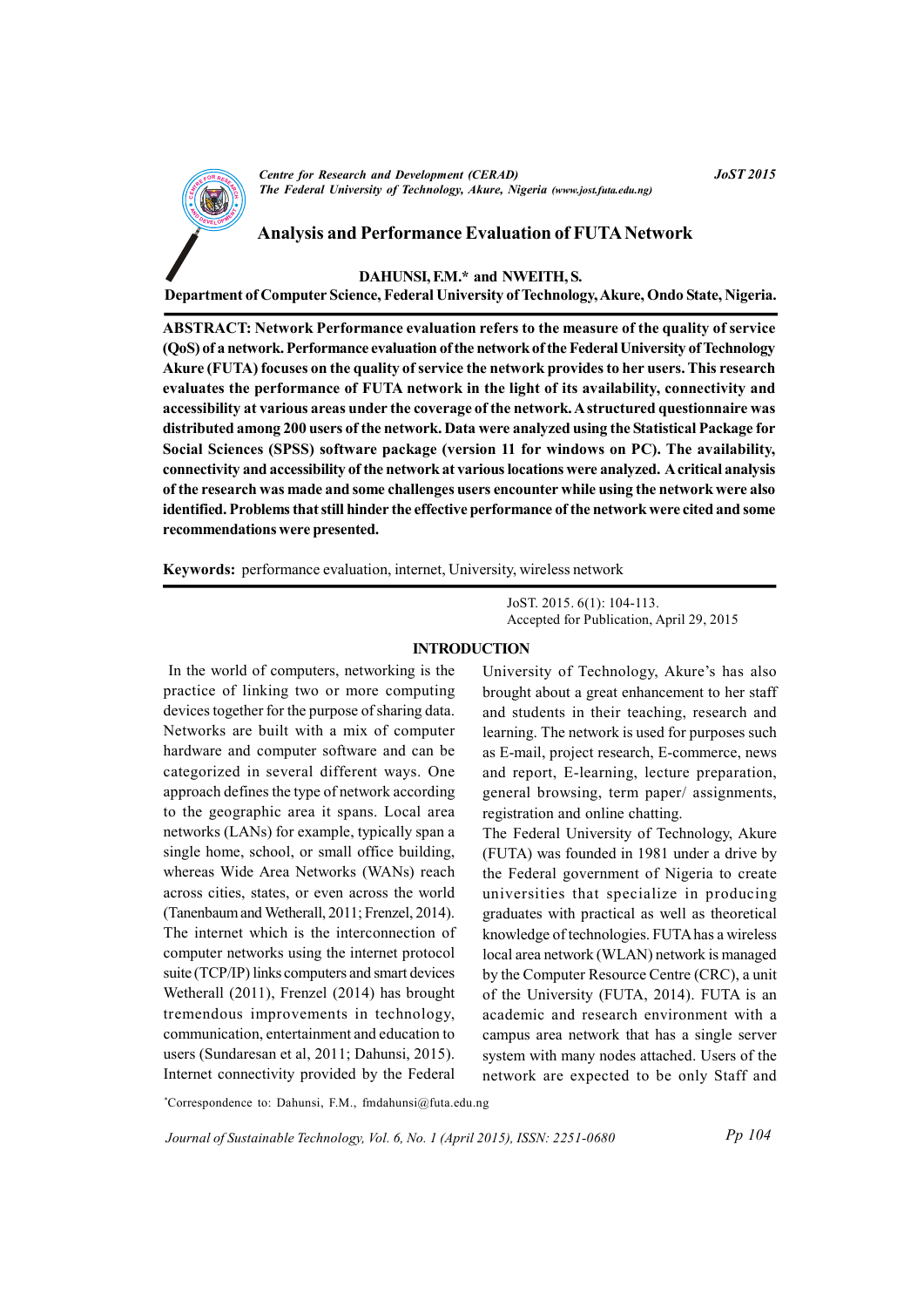*Analysis and Performance Evaluation of FUTA Network* 

students of the University. As at the time of this research, FUTA network gets her internet service from an internet service provider through Very Small Aperture Terminal (VSAT) te chnology. The internet service is received via radio signals at CRC and distributed to other buildings on campus via radio link. 1000 users' capacity internet resources are available on the campus. The school subscribed to 15Mbps uplink and 15Mbps downlink bandwidth for upload and download respectively.

Due to the importance of the network to FUTA's teaching, learning and research, it is important to evaluate the performance of the network to ensure it provides quality service to users.

The objectives of this research is to evaluate the performance of FUTA network in the light of

its availability, speed and accessibility and to determine the factors influencing the use of FUTA internet facilities. This paper will also propose methods of improving the performance of the network based on the result from the analysis.

Generally, there are three techniques for evaluating the performance of services and these are analytical modeling, simulation and measurements (Jean, 2007). Measurement or data collection using questionnaires was adopted for the purpose of this research and the data was analyzed using Statistical Package for Social Sciences (SPSS) software package (version 11 for windows on PC) with methodology proposed by Pallant  $(2004)$ .

# **RESEARCH METHODOLOGY**

The population considered for the research includes academic staff, non- academic staff, post graduate student and undergraduate student who have access to the internet via FUTA network. A total of two hundred subjects were randomly selected and sampled and a structured questionnaire was used to elicit responses from the respondents. The questionnaire was administered to the

respondents and collected back immediately to ensure high rate return. A four point likert scale of Strongly Agree, Agree, Disagree and Strongly Disagree was used to elicit responses for some of the questions. Both descriptive and inferential statistical methods were used in the data analysis. Percentages, frequencies tables and chats were used to collate, analyze and present the data.

Table 1: Locations where questionnaires were administered

| S/N            | Location                                 | S/N | Location                         |  |  |
|----------------|------------------------------------------|-----|----------------------------------|--|--|
| $\mathbf{1}$   | School of Engineering and Engineering    | 11  | Digital Research And Resource    |  |  |
|                | Technology (SEET) building               |     | Sharing Centre building          |  |  |
| $\mathfrak{D}$ | School of Agriculture and Agricultural   | 12  | School<br>of<br>Environmental    |  |  |
|                | Technology (SAAT) building               |     | Technology (SET) building        |  |  |
| 3              | School of Earth And Mineral Sciences     | 13  | School<br>Management<br>of       |  |  |
|                | (SEMS) buildings                         |     | Technology (SMT) building        |  |  |
| 4              | School of Sciences (SOS) building        | 14  | <b>Entrepreneurship Building</b> |  |  |
|                | Post Graduate School building            | 15  | Walkway                          |  |  |
| 6              | Centre For Continuing Education building | 16  | School Library                   |  |  |
|                | Obakekere                                | 17  | Students Union Building (SUB)    |  |  |
| 8              | Obakekere Café                           | 18  | Adamu Building                   |  |  |
| 9              | <b>Computer Resource Centre</b>          | 19  | <b>Student Hostels</b>           |  |  |
| 10             | Senate building                          | 20  | Academic Building                |  |  |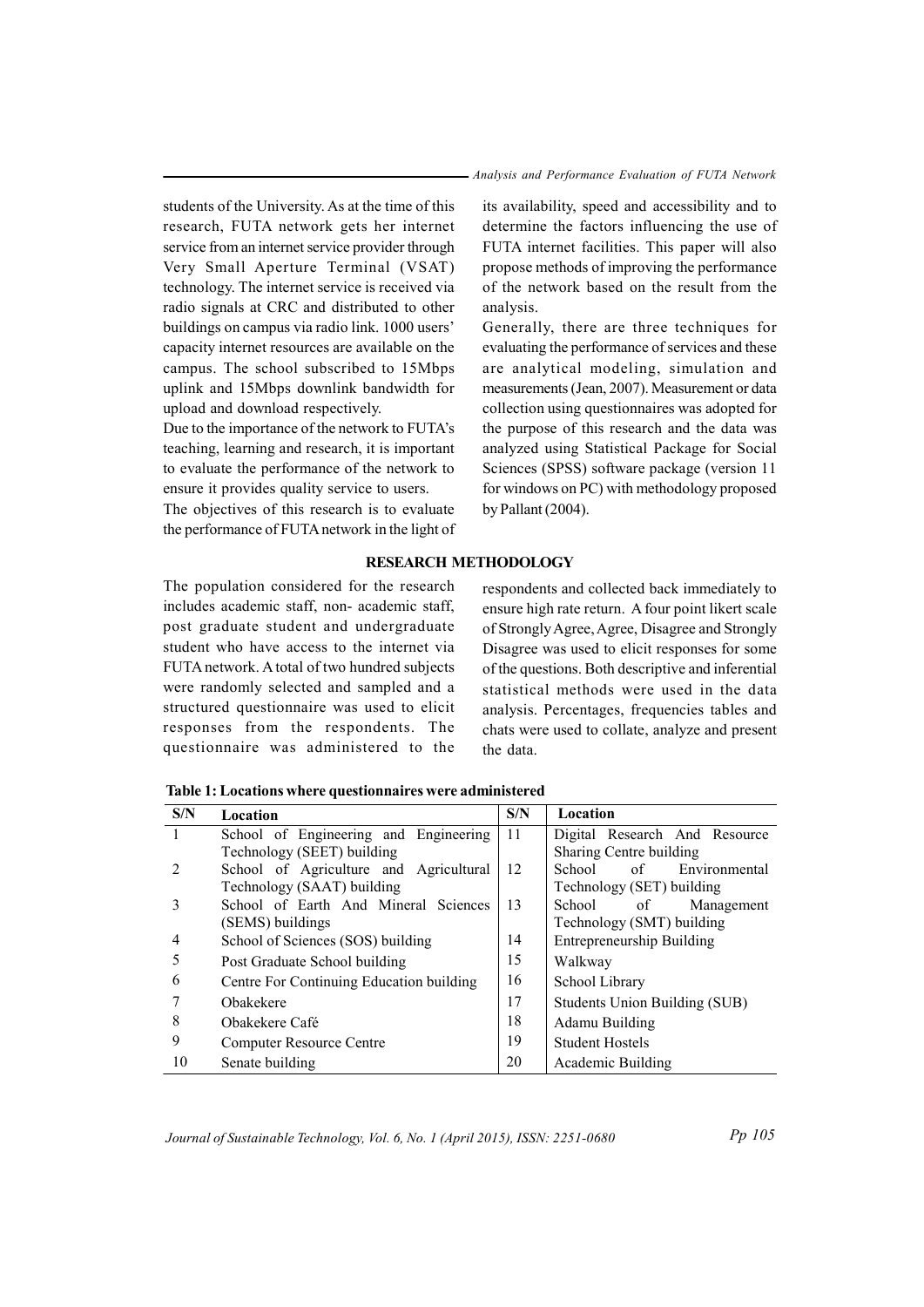The population for the study comprise of academic and non-academic staff. undergraduate student and post graduate student in Federal University of Technology, Akure, Ondo State because they are the primary users of FUTA wireless local area network.

Questionnaires were given to users at various locations of the University campus to elicit response from a wide range of the respondent and to ensure that the allocation was not biased. Table 1 shows a breakdown of how the questionnaires were administered. The sampling environment was divided into twenty separate areas/places.

The questionnaire has five major sections. Section one handles the demographics of the respondents which includes; the category, gender and age of the respondents. Section two investigates the respondents understanding - F.M. Dahunsi and S. Nweith

and usage of the internet and how they connect to the internet and FUTA network. Section three enquires about the connectivity of the users to the network where they connect and the locations. Section four enquires about the availability of FUTA network at various locations on campus and off campus, the speed of the network at various times of the day (Early morning, late morning, afternoon and evening) and connection to FUTA network when there is no electrical power supply and the means by which the respondents connect to the network during this period.

The fifth section of the questionnaire inquires on how the respondents are affected by some specified factors in the use of FUTA Network. The last question was an open ended question intended to get other user specific factors.

# **RESULTS AND DISCUSSION**

# **Demographics of Respondents**

Academic staff constituted 16% of the population; non-academic staff constituted 3%; undergraduate students constituted 60.5% while post graduate student constituted 20.5% of the respondents. This implies that majority of the respondents were undergraduate students hence, majority of the users of FUTA network are the undergraduate students of the university.

The male respondents constituted 66.5% while female respondents constituted 33.5% of the respondents' population. In the analysis, out of two hundred respondents the age distribution of participants revealed that 11.0% were below 20 years, 69.0% were between 20-30 years, 18.5% were between 31-40 years, while 1.5% was above 40 years.

|                               | Usage          | Freq.          | Percent | Comment                                                                                                                    |
|-------------------------------|----------------|----------------|---------|----------------------------------------------------------------------------------------------------------------------------|
| Usage of Internet             | Beginner       | 15             | 7.5     | implies<br>This<br>that<br><b>FUTA</b><br>of<br>majority<br>network users have a<br>good understanding of<br>the internet. |
|                               | Expert         | 135            | 67.5    |                                                                                                                            |
|                               | Casual user    | 46             | 23.0    |                                                                                                                            |
|                               | Others         | $\overline{4}$ | 2.0     |                                                                                                                            |
| Medium of                     | Modem (Laptop) | 28             | 14.0    | FUTA network is used<br>by a majority of the<br>respondents.                                                               |
| Connection to the<br>internet | Smart phone    | 44             | 22.0    |                                                                                                                            |
|                               | FUTA network   | 123            | 61.5    |                                                                                                                            |
|                               | Others         | 5              | 2.5     |                                                                                                                            |

Table 2: Internet usage pattern of respondents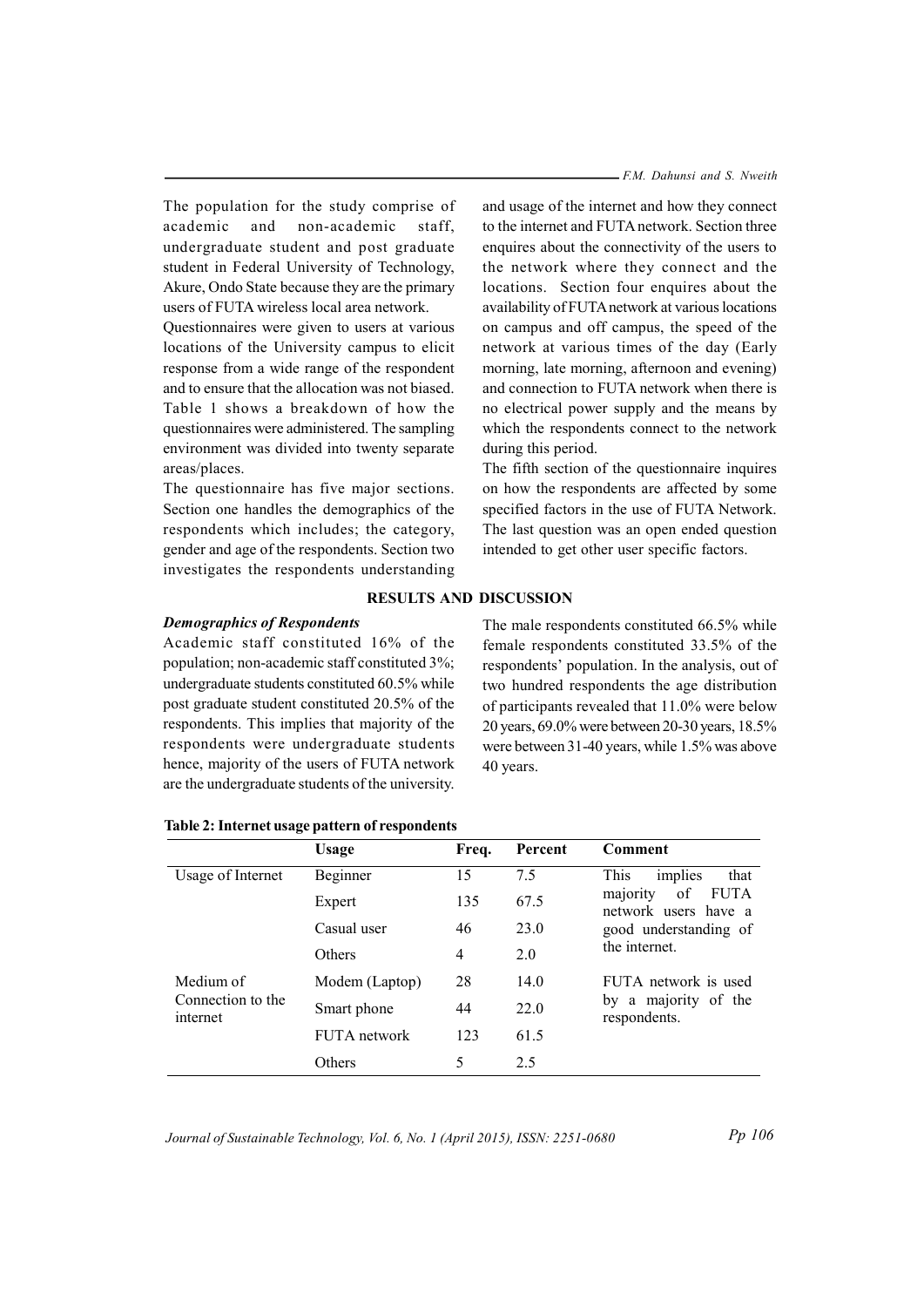

Analysis and Performance Evaluation of FUTA Network

Figure 1: Frequency of use of internet facilities

### **Internet Usage**

Responses show that a greater number of the respondents  $(67%)$  were expert users of the internet, 23% were casual users, 7.5% were beginners while 2.5 constitutes others. This implies that majority of FUTA network users have a good understanding of the internet. Table 2 shows a self-evaluation of respondents' usage of the internet.

The internet facilities on FUTA network are well utilized and such facilities includes E-commerce. E-mails, news, registration, social networking, research purposes, assignments and general purposes. More users on FUTA network use the internet facilities mainly for e-mails and online registration by students as shown in Figure 1.

From the research,  $30.0\%$  of the respondents have been using FUTA network for less than a year, 46% have been using the network for 3-5 years, 10% have been using the network for 3-5 years while 3.5% have been using the network for above 5 years hence the number of respondents that have used the network for 3-5 years constitute a greater portion of the respondents involved in this research.

## **Connection at various locations on FUTA Campus**

The university cyber café, CRC, SAAT, Library and CCE are the major areas with strong network signal as shown in Figure 2. This is why respondents prefer to use these locations. Other locations with smaller percentages of users get poor signal strength from FUTA wireless network.

# Availability of FUTA Network at Various **Locations**

Measure of availability of FUTA network at CRC is quite high. 53% of the respondents rated FUTA network as always available at CRC, 24.5% rated the network as often available, and 17.5% rated the network as rarely available while 5% of the respondents rated it never available. From the analysis, 5.0% of the respondent opined that the network is always available at School of Agriculture and Agricultural Technology (SAAT) building, 31.5% opined that the network is often available, 53.5% opined that the network is rarely available while 10.5% opined the network is never available. This result indicates that the availability of the network at SAAT building is low.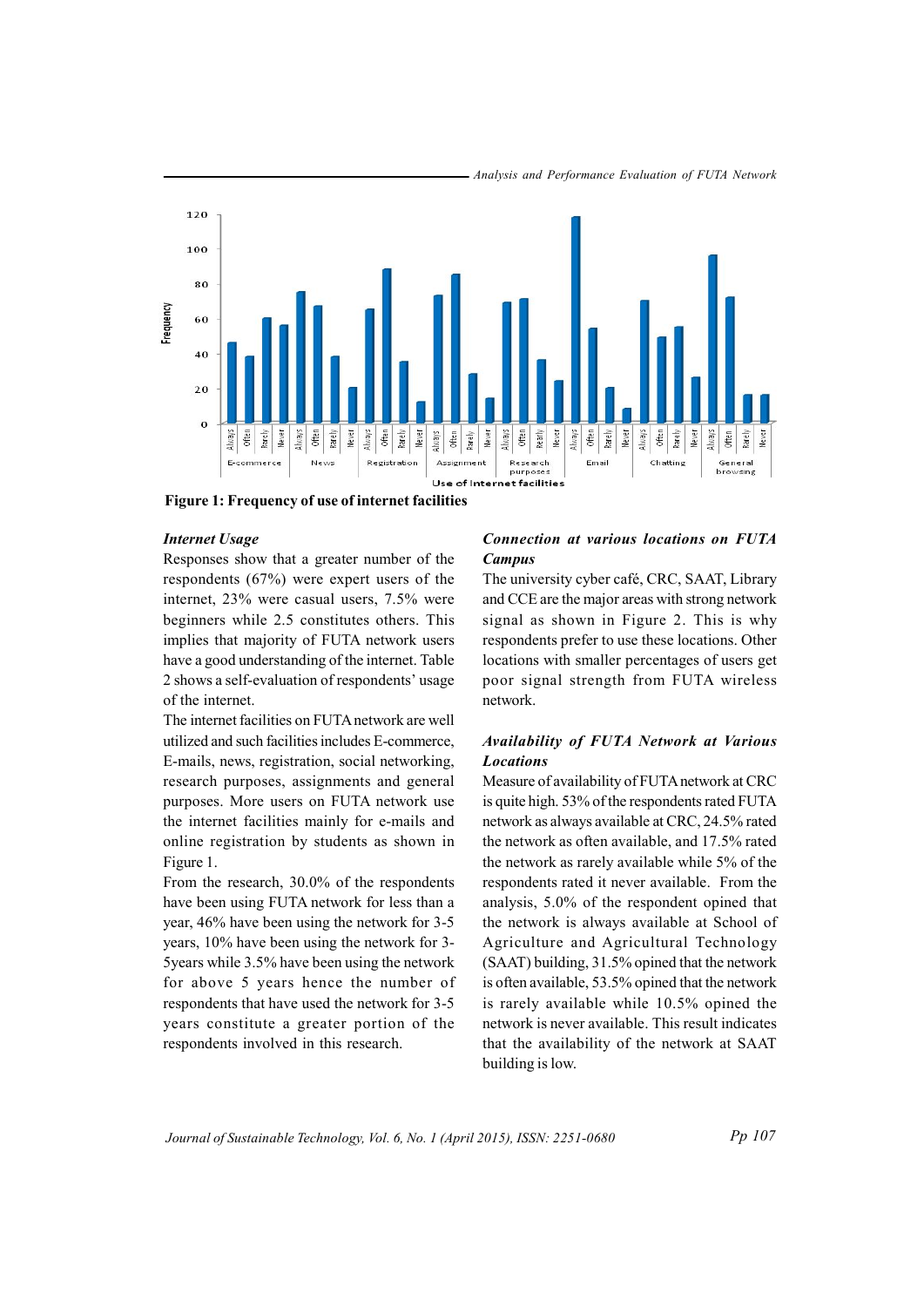48% of the respondents graded the availability of FUTA network at Obakekere cyber café as always available 19.5% as often available, 25.5% as rarely and 7% as never. The result shows that the availability of the network at Obakekere cyber café is high. From the research, 11% of the respondents rated the availability of FUTA network at the LTs as always available, 44.5% opined that the network is often available, 35% as rarely available and 9.5 % as never available. The result shows that the network is often available at the location

4.5% of the respondents graded FUTA network as always available, 17.0 % as often available, 53.0% as rarely available and 25.0 % as never available. This result shows that the availability of FUTA network at the hostels is low. According to the research, 2.0% of the respondents rated FUTA network as always available at the university south gate area, 7.5% rated it as often available, 49.5 rated it as rarely available and 41.5% as never available. This result shows that the availability of the network at the university south gate is very low. This means that the signal of FUTA network is very low at south gate area hence low availability and connectivity at this area

4% of the respondents opined that FUTA network is always available at North gate area, 11% as often available, 57% as rarely available and 128 as never available this shows that the signal of FUAT network at this area is very low and too low to establish a wireless connection to the network hence low availability and connection at this location. 15% of the respondent rated the availability of FUTA network at Obakekere network as high, 49.5% as often available, 25.0% as rarely available and 10.5 % as never available. The result shows that the availability of FUTA network in the area is high. A summary of respondents regarding availability is presented in Figures 3.

### **Accessibility of FUTA network**

52% of the respondents opined that FUTA network is available at early morning hours (7:00)  $-11:30$ am), 12.5% at late morning hours (11am -12pm), 14.5% at afternoon (12.00pm-2.00pm) and  $20\%$  at evening hours  $(3.00 \text{pm} - 4.00 \text{pm})$ . The respondents rating of the accessibility of FUTA



Figure 2: Frequency of users at various locations

Journal of Sustainable Technology, Vol. 6, No. 1 (April 2015), ISSN: 2251-0680

Pp 108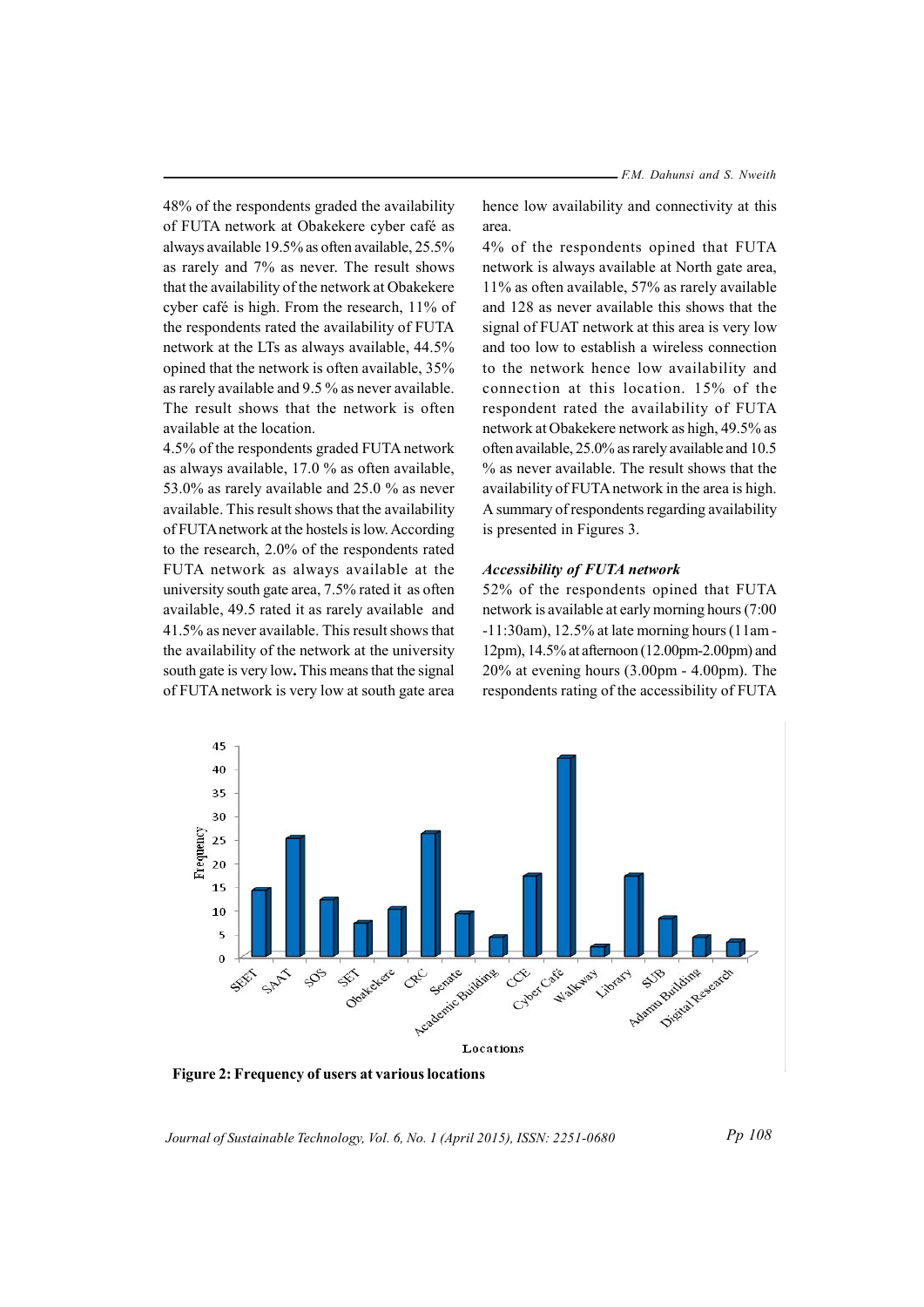

network shows that it is most available at early morning hours, when users are fewer on the network.

# **Speed Of connection**

From the research, the opinion of respondents shows that connection to FUTA network is fast at some times and slower at other times. 50.5% of the respondents opined that the network is fast at early morning hours, 27.5% opined the network is fast in the evening, 11.5% opined that the network is fast at late morning hours while 11.0% opined that the network is fast in the afternoon. From this result, the time when the respondents get fastest connection to the network is during the early morning hours. From Figure 4, it can be seen that the accessibility of the network is directly proportional to the speed.

# Challenges encountered by users of FUTA network

Some of the challenges users of the network encounter include poor power supply, loss of server, problem loading a page, expiration of unused browsing tickets, low throughput, short operation hours, slow internet connection, no automatic log out of tickets. 41.5% of the respondents rarely connect to the network when there is power failure, 26% of the respondents don't connect at all, 12.5 always connect while 12.5 often connects in the absence of electrical power supply. Other analysis can be gleaned from Figure 5. A total of 14% of the respondents gets connection to FUTA network when there is no electricity by means of inverter, 19% via generator, while 59% rely on the residual battery on their laptop computers.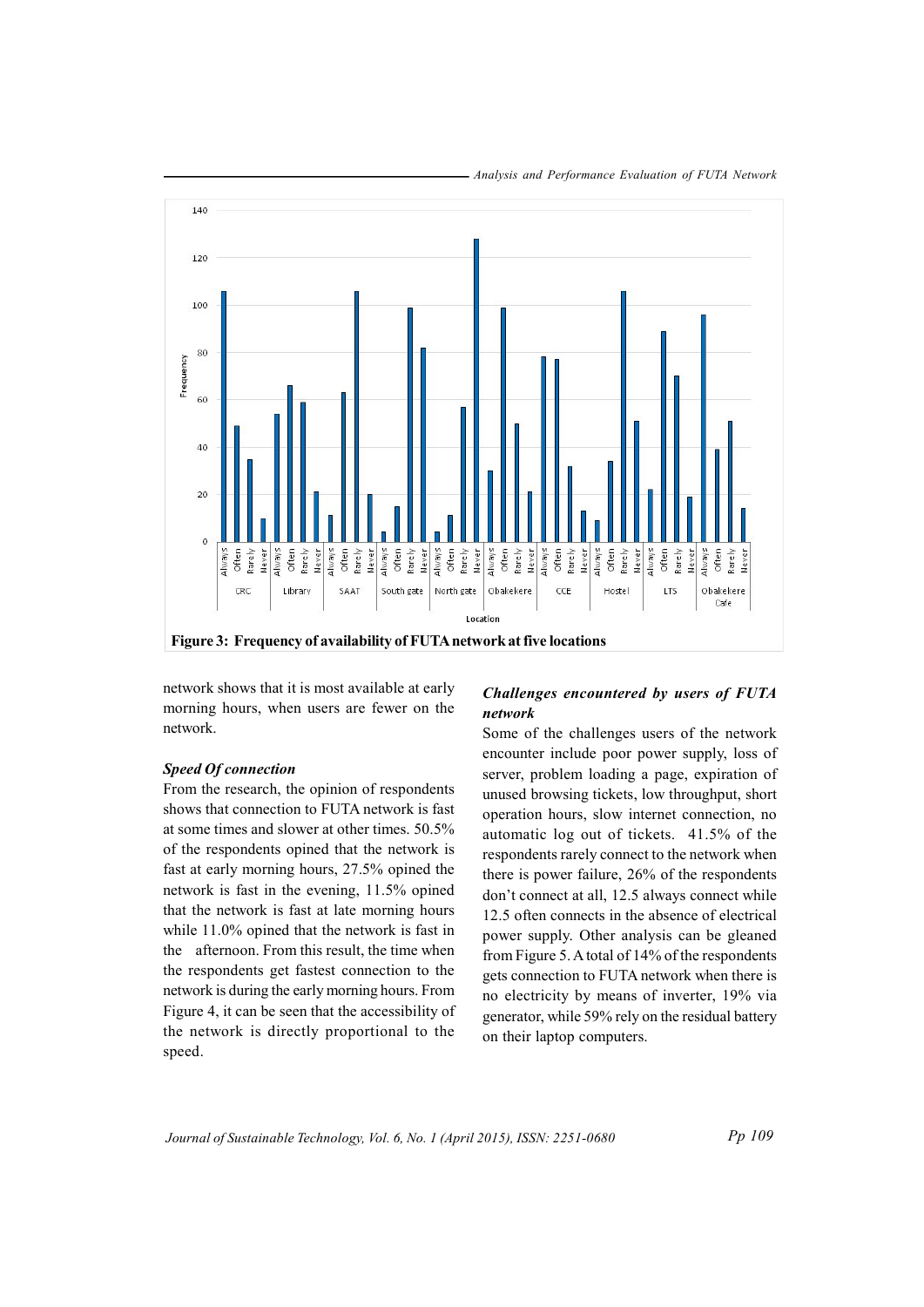

Figure 4: Frequency of availability of FUTA network at five other locations

#### **CRITICAL ANALYSIS OF THE RESEARCH**

#### Respondents to the questionnaire

Respondents were drawn from four major categories (academic staff 16%, non-academic staff 3%, undergraduate students 60.5%, and post-graduate student 20.5%). A majority of the respondents were undergraduate students of the university. This shows that the primary users of the network are the undergraduate students of the university.

areas with higher signal strength get strong connection to the network while areas with low signal strength secure weak connection some areas rarely gets connection due to poor signal. Results from the analysis shows that the areas with high connectivity are CRC, CCE, Obakekere café, SAAT, SOS and SEET. Other areas get connection to FUTA network but the connection is not very strong hence not reliable at those areas.

#### Connectivity

FUTA network covers most locations within the university but the signal strength of the network at these locations differ. As a result of this, those The analysis shows clearly that the percentage of respondents who connect to FUTA network off campus areas are negligible. Off campus areas include areas around the university south



Figure 5: Various challenges encountered on FUTA network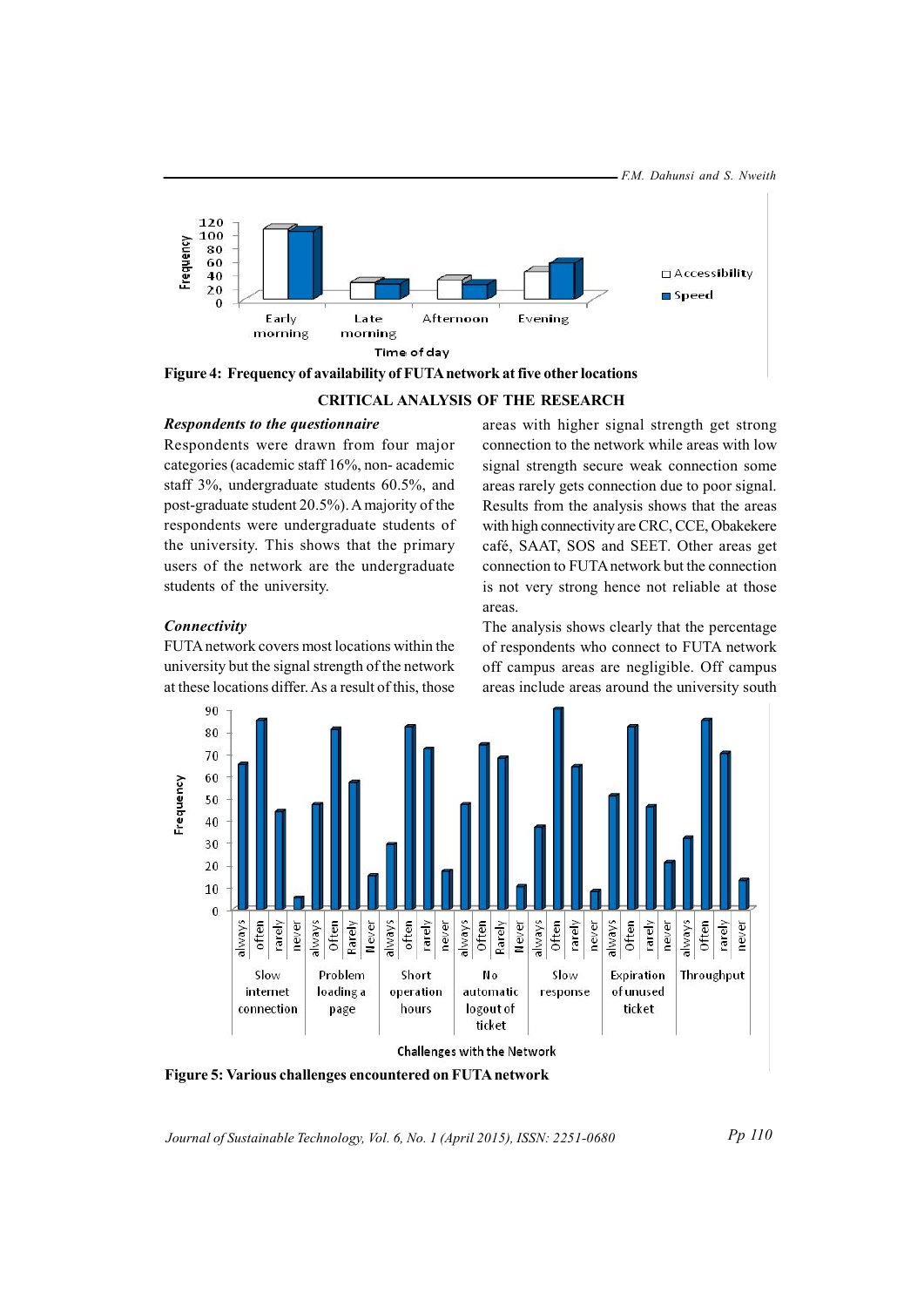gate and north gate. These are the major areas where students reside since the hostel facilities on campus are not large enough to accommodate the entire population of the university.

## Availability

Though the network is available at so many locations, just a few of these locations recorded high percentage of availability. These locations include Obakekere café, Computer Resource centre, Centre for continuing education, the university library and the school of Agriculture and Agricultural technology. These are the areas with signal strength strong enough to establish a wireless connection to the network at operation hours, hence the availability and connectivity to FUTA network is highest at these locations.

### **Accessibility**

The accessibility of FUTA network from the result of the survey indicates that the network is not accessible at some time of the day. The network is most accessible at early morning hours when the workload is low, it becomes less accessible at late morning hours and in the afternoon when the workload is high and then becomes fairly accessible towards the evening hours. This directly determines the performance of the network since it affects the connection to

#### **Use of Fiber optics**

FUTA's network is linked via wireless outdoor radio (ODU); hence it is prone to loss of signal, difficult line of sight, thunder strike, power surge and many more. This often damages the outdoor radio or alters the signal strength. The best way to connect FUTA to her internet service provider and the remote sites to CRC is via fiber optics. Fiber optic is the best proposed media of connection in FUTA because it is less susceptible to noise, secure, fast, scalable, and replaceable and with low latency (Dahunsi,  $2015$ ).

it. The network could become inaccessible suddenly and this prevents users from logging out their browsing tickets which reads on and could become useless to the users if it expires before the connection is restored. This depends on how long it takes before the network gets accessible again. The issue of no automatic logging out of browsing ticket is one of the major challenges of the network that needs to be addressed quickly.

### **Challenges of FUTA Network**

Many problems still beset efficient performance of FUTA network in the university. Amongst the problems of the network are;

- unsteady power supply.  $\mathbf{1}$
- $2.$ loss of server.
- $\overline{3}$ . low bandwidth to sustain smooth services on the internet.
- $\overline{4}$ . expiration of unused browsing tickets,
- $5<sub>1</sub>$ low throughput,
- 6. short operation hours,
- $7<sup>7</sup>$ slow internet connection, and
- 8. no automatic log out of tickets after specified time elapse.

All these factors have direct effects on the connectivity, speed, availability and accessibility of the network.

# PROPOSED SOLUTIONS

# Increase data allowance

Assigned/designated data allowance is rather too small for an academic environment where lots of downloads need to be made for research. increase in the data allowance will boost performance capability of FUTA network. The University bandwidth should be increased to avoid congestion which results in slow signal speed. With increase in the size of the university in terms of number of students and staff strength, high internet utilization level is expected which could lead to traffic congestion. If congestion is not controlled, it could lead to system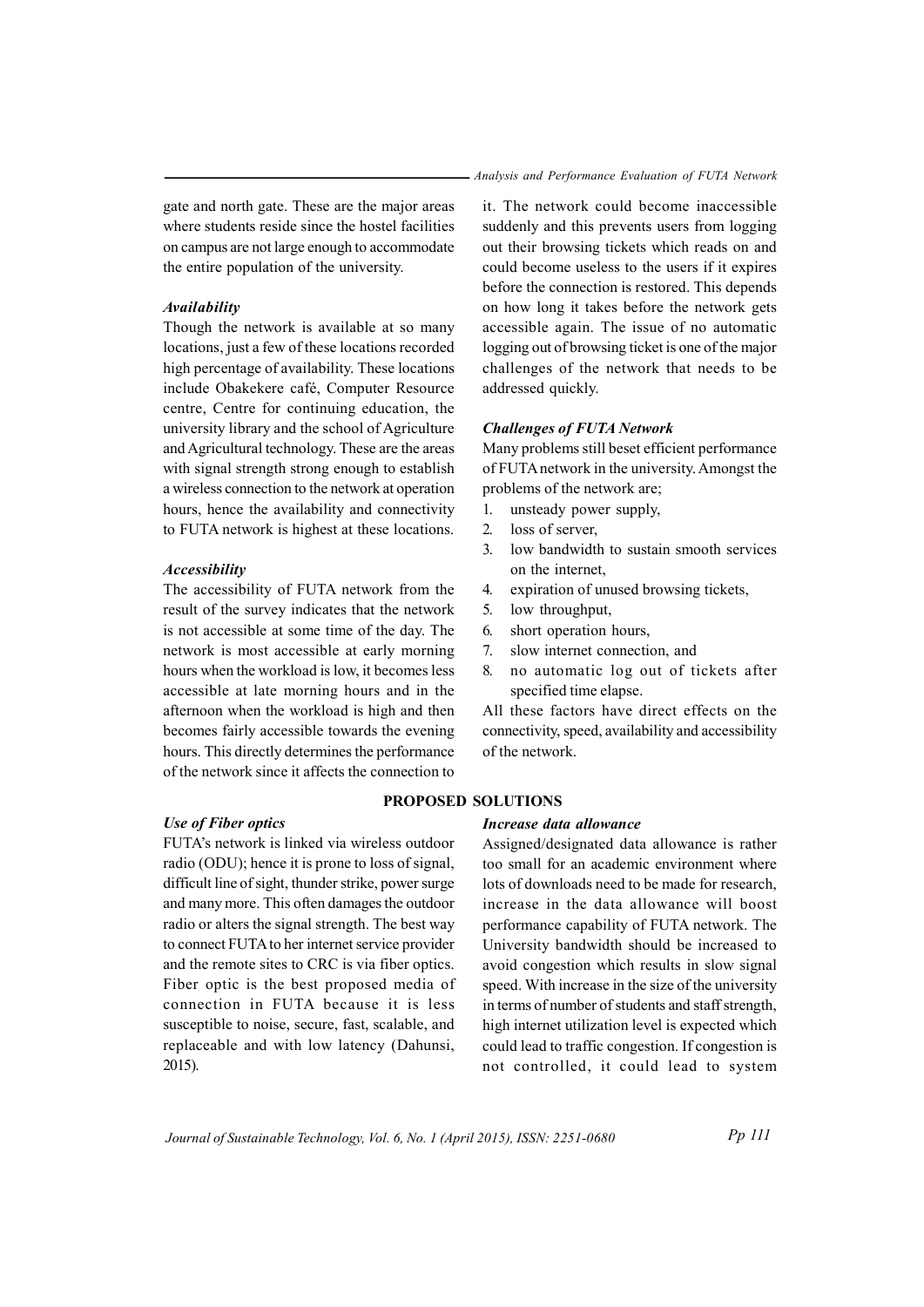breakdown (Falaki and Sorensen, 1992; Ali, Asha and Tofik, 2012).

# **Improved signal strength**

Access Point to the WLAN of the University should be provided to all buildings in the university and areas with low signal reception should be investigated and provided with improved signal reception. Considering the fact that FUTA only gives a number of her students' accommodation on campus, University's WLAN should be extended to areas off campus. This will enable students residing in areas off campus (especially those residing very close to the University) to get access to the network from their residence (Jose and Peter, 1994).

# **Network monitoring**

The network should be monitored and the operations that take place on the network should

be streamlined to give educational/academic activities priority over other activities that are less educational so as to conserve the bandwidth and reduce the load on the assigned bandwidth. Network monitoring tools such as should be employed to constantly monitor the network (BWMO, 2006).

#### Alternative power supply

It is a general knowledge that Nigeria is plagued with incessant power failure and this should be reduced to the barest minimum within the University. The university should put in place alternative means of generating electrical power as suggested by Melodi (Melodi, 2011) especially in designated areas under the coverage of FUTA WLAN to enable better performance of the network and availability.

# **CONCLUSION**

This research work carried out a performance evaluation of FUTA network making use of a structured questionnaire and secondary information from other sources like interviews, literature reviews and online research. The availability, connectivity, accessibility and also challenges and problems limiting the effective performance of FUTA network were studied and some solutions were proffered.

FUTA network plays a vital role in providing internet services for students, Staff and other users of the network. The internet service provided is utilized by users for purposes like project research, term paper and assignments, online registration, lecture preparation, electronic mail, electronic commerce, chatting, news and general browsing. The availability and accessibility of the network affects the various activities carried out on the network. From the research results, only a few of the numerous locations under the coverage of FUTA network gets optimum availability of the network at the operation hours.

## **REFERENCES**

- Ali, N. N., Ash M. A. and Tofik A. C. (2012). Performance Evaluation of Fixed and Mobile WiMAX Networks for UDP Traffic, Journal of Advanced Research in Computer and Communication Engineering,  $1(8)$ , pp 561-568.
- BWMO (2006). How to accelerate your Internet. BMO Book sprint Team. Editor: Flickenger, O. 1st edition, INASP/ICTP
- Dahunsi F.M. and Owoseni M.T. (2015). Cloud Computing in Nigeria: The Cloud Ecosystem Perspective. Nigeria Journal of Technology,  $34(1)$ , pp 209-216.
- Dahunsi F.M. (2015). Broadband infrastructure using Fiber Optic: the state of things in a Developing Economy. African Journal of Comp & ICTs., 8(3), pp 77-88.